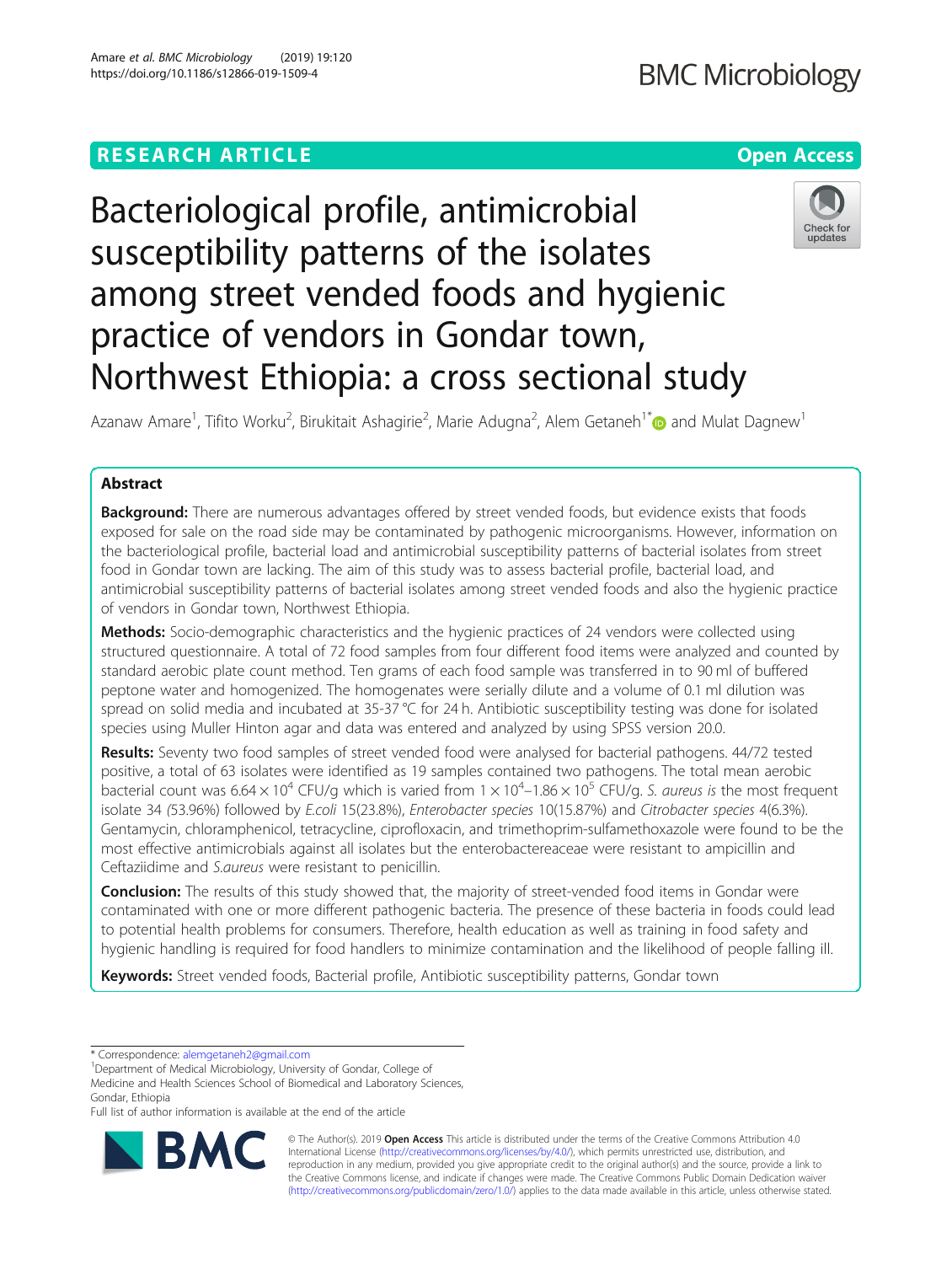## Background

Street vended food is defined according to Food and Agriculture Organization (FAO) as 'ready to eat foods and beverages prepared and sold by vendors especially in streets and similar public places for immediate con-sumption without further processing or preparation' [\[1](#page-7-0)]. Though the street vended food plays an important role both economically and socially in meeting food demands in urban people [\[2](#page-7-0)], microbiologically contaminated street food is considered a global problem, which is liable to be a significant contributor to the transmission of food borne diseases [[3,](#page-7-0) [4\]](#page-7-0). Food borne diseases causes high morbidity mainly in developing countries [[5,](#page-7-0) [6](#page-7-0)]; due to poor hygienic condition during food preparation and the lack of awareness about food safety [\[3,](#page-7-0) [7](#page-7-0)]. According to a 2017 WHO, report the global burden of food borne diseases states that each year as many as 600 million, or almost 1 in 10 people in the world, fall ill after consuming contaminated food. Of these, 420,000 people die, including 125,000 children under the age of 5 years [\[8](#page-7-0)]. However, in most of developing countries, data regarding food borne illnesses remain scarce. With cross border movement of people and food ingredients rapid identification of a problem in one country could prevent further illness in another if the incident is communicated quickly through an organized system [[9,](#page-7-0) [10\]](#page-7-0).

Unhygienic practices substantially contributing to the entry of bacterial pathogens to food include contamination from surfaces of raw materials and equipment, improper storage or refrigeration, and unsanitary conditions of surfaces in the working environment [[11](#page-7-0)]. Street foods pose a risk to public health because they are openly displayed and are exposed to dust, insects, and the hands of the food handlers and customers [[12](#page-7-0)].

In addition potable tap water is often not available at the vending site except occasionally one or more buckets of water for washing hands and utensils sometimes without soap. Moreover, sanitary facilities are rarely available for workers. Wastes are disposed of nearby, providing nutrients for flies and rodents and this may harbour food borne pathogens [[13\]](#page-7-0). As a result, ready to eat prepared street foods are commonly exposed to a variety of potential public health risks. Contamination with pathogenic microorganisms like E. coli, Salmonella, Shigella, Campylobacter and S. aureus [\[14,](#page-7-0) [15](#page-7-0)] may occur during preparation, post-cooking and at various handling stages [[16,](#page-7-0) [17\]](#page-7-0). Various studies report that food borne diseases associated with the consumption of contaminated food from different vendors in India [\[18](#page-7-0)], Mexico [[19\]](#page-7-0), and Ethiopia [[20\]](#page-7-0). Food borne pathogens for example, Salmonella and Shigella were identified in similar studies of street vended foods in different places of Ethiopia [[17](#page-7-0), [21](#page-7-0)].

In addition, food borne illness can also be caused by bacterial toxins from Staphylococcus aureus, Clostridium botulinum and Bacillus cereus primarily transmitted by food contaminated due to unhygienic handling [[22,](#page-7-0) [23\]](#page-7-0).

Knowing the bacteriological quality of street vended foods is an important factor in recognizing the safety problems relate to street foods. Evidence of laboratory based diagnosis on the assessment of bacteriological profile and their antimicrobial susceptibility pattern is important for designing and implementing effective treatment, and control and prevention strategies to effectively tackle the problem. In Gondar town manual workers and other low income individuals use street food as it is both available and affordable. However, the quality of these foods and their safety for human health is not well known. Some limited research has been conducted on their quality in relation with the bacterial load and associated risk factors but antimicrobial susceptibility was not performed. Therefore, this study was conducted to provide additional information to inform policies to protect public health. Street food is widespread throughout Ethiopia and the findings from this study are also applicable to other areas.

### Methods

#### Study area and setting

The study was conducted in six areas (College area, Arada, Piazza, Hospital, Biliko and Azezo) of Gondar town, Northwest Ethiopia where there are resident populations are high and street vendors are common. Gondar is located at 737 km from the country's capital Addis Ababa in North Gondar zone of the Amhara Regional State.

## Study design and period

Across-sectional study was conducted from January 2017 to May 2017.

## Sample size and sampling technique

The study included twenty four street food vendors for data collection. Four frequently vended and highly consumer foods were selected for sampling: Sanbusa, Donat, Bombolino and bread from six vending sites. A total of 72 food samples (three food samples from each food type from each selected site) were collected aseptically and analyzed (Table [1\)](#page-2-0).

## Data collection

Data related to socio-demographic characteristics and personal hygiene practices of food handlers were collected by face to face interview using pre tested structured questionnaire and checklist. All the questionnaires were checked for accuracy and completeness. The questionnaire and checklist were prepared in English version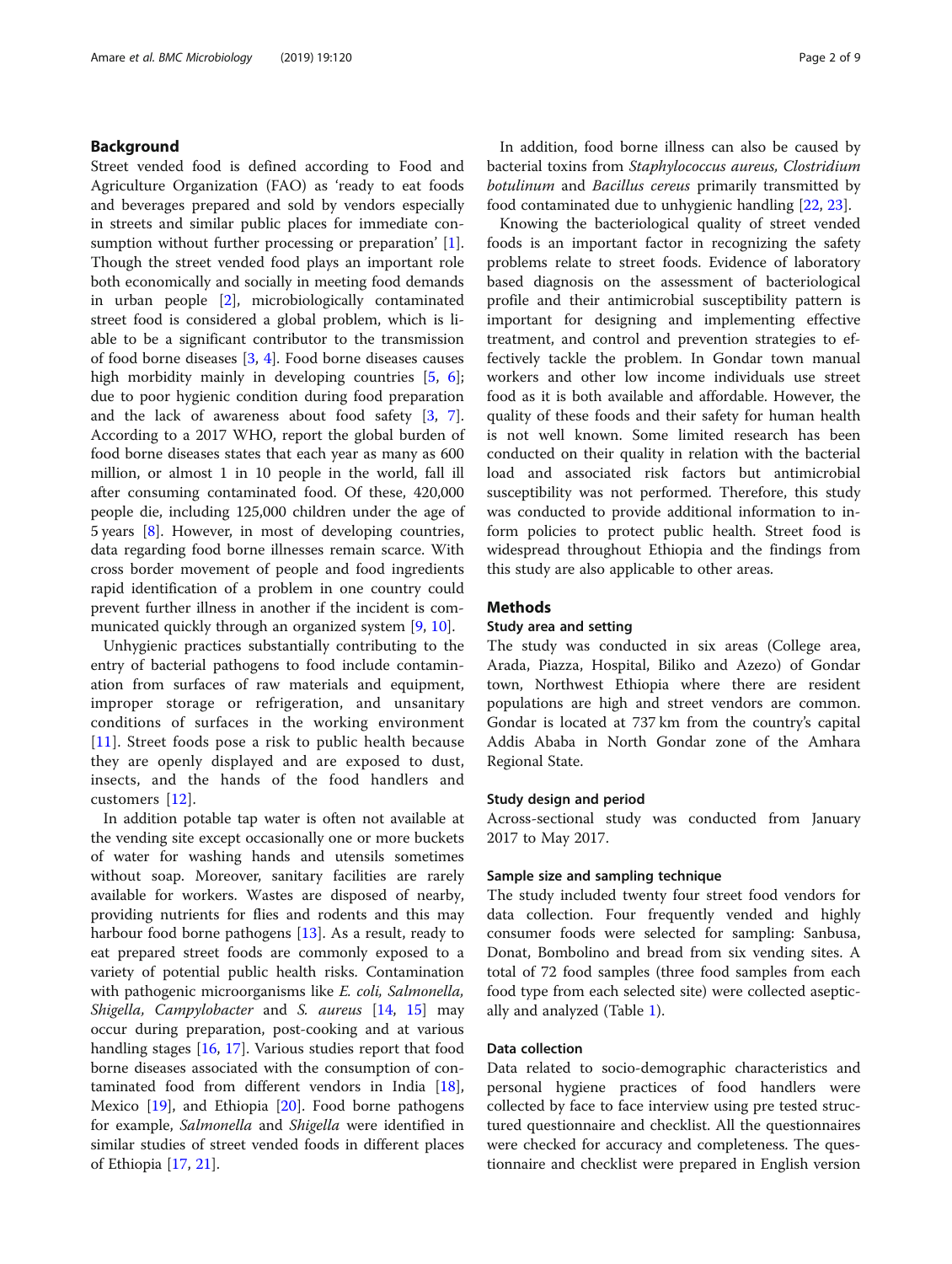| Ingredients                                           | Description                                                          |  |  |
|-------------------------------------------------------|----------------------------------------------------------------------|--|--|
| Wheat dough, Salt, cooking oil, baking powder, Sugar, | It is a deep fried piece of wheat dough commonly of a circular       |  |  |
| Sweeteners and flavorings like jam, custard or cream. | or flattened sphere shape covered with jam, custard or cream.        |  |  |
| Wheat dough, cooking oil, baking powder, salt, Sugar  | It is a fried piece of wheat dough commonly of a ring or circular    |  |  |
| (optional)                                            | shape without jam, custard or cream.                                 |  |  |
| Wheat dough, salt, bread spices, onion, cooking oil,  | It is a deep fried piece of wheat dough of a triangle or distinctive |  |  |
| rice. lentil.                                         | shape stuffed with chopped onion, lentils or rice.                   |  |  |
|                                                       |                                                                      |  |  |

<span id="page-2-0"></span>Table 1 The ingredients and description of street foods analysed from Gondar town

and translated to Amharic version which is the local language of the study participants.

## Sample collection and processing

Approximately 100 g of food sample was collected aseptically using sterile aluminum foil from each item from the original closed container and transported (using box that contain ice pack) to the medical microbiology laboratory, University of Gondar. The food samples were cut into smaller pieces using surgical blade and picked by sterile forceps and measured 10 g using digital balance. The measured sample was homogenized in a measured volume (90 ml) of 0.1% buffered peptone water (BPW). The homogenate was further serially diluted by mixing one part of homogenate with nine parts of diluents to have serial dilution up to10<sup> $-6$ </sup> using test tubes and then transferred into the culture media which is prepared according to the manufacturer's instruction [[24,](#page-7-0) [25\]](#page-7-0). After mixing each tube, 0.1 ml suspension was transferred and spread using wire loop on to a sterile plate count agar (PCA) in duplicate for total aerobic plate count and to MacConkey (Mac) agar, Mannitol salt agar (MSA) and Salmonella Shigella agar (SSA) for Enterobacteriaceae, Staphylococcal and Salmonella-Shigella count respectively [[25](#page-7-0)]. The plates then incubated at  $35-37^{\circ}$  C for  $18-24$  h for bacterial growth.

## Bacterial isolation, identification, and enumeration

The results of each plate having colonies between 30 and 300 were counted using colony counter SC6. Average counts obtained expressed as Colony Forming Units per gram of food (CFU/g) by multiplying the number of bacteria by the dilution factor [\[26](#page-7-0)]. Gram stain was done from bacterial colonies. Selected isolates from Mac and SSA then sub-cultured into nutrient agar and were incubated to make the sample refresh for different bio chemical tests. Colonies were inoculated in to the following biochemical tests for identification of Gram negative bacteria: Triple sugar iron (TSI) agar, Lysine Decarboxylase (LDC), Simmons Citrate, Urea and Sulfide Indole Motility (SIM). The inoculated biochemical tests were incubated for 18–24 h at 35-37 °C and were checked for any color change [\[27](#page-7-0)]. Subculture of the isolate that grew on MSA and nutrient agar: Gram stain

#### Antimicrobial susceptibility testing

coagulase test) were undertaken [[28](#page-8-0)–[30\]](#page-8-0).

Antimicrobial susceptibility testing (AST) were checked for isolates by using Modified Kirby Bauer Disk Diffusion method using Mueller-Hinton agar (MHA). It was performed according to the Clinical and Laboratory Standards Institute (CLSI) guidelines [\[31](#page-8-0)]. Three to five colonies of bacteria were taken and transferred to a tube containing 5 ml normal saline and mixed gently until a homogenous suspension formed. Turbidity of the bacterial suspension was compared with 0.5 McFarland turbidity standards. The bacterial suspension was then swabbed over the entire surface of MHA using a sterile cotton swab. Antibiotic discs were applied within fifteen minutes using sterile forceps on the surface of medium and incubated at 35-37 °C for 18–24 h. The zone of inhibition of growth around each disk was then measured in millimetres and zone diameters interpreted in accordance with standards as sensitive, intermediate and resistant. The antibiotic discs tested for isolate of bacterial species include: clindamycin (25 μg), tetracycline (30 μg), norfloxacin (10 μg), ampicillin (10 μg), ciprofloxacin (5 μg), cotrimoxazole (25 μg), ceftriaxone (30 μg), chloramphenicol (25μg), gentamicin (10 μg), ceftazidime (25 μg), ceftriaxone (25 μg) and penicillin (10 μg).

and appropriate biochemical tests (Catalase and

## Data quality control

Aseptic technique was used throughout all sampling and handling procedures by using sterile materials, flaming and refrigeration. To avoid unpredictable changes, samples were analyzed without delay and identical samples were analyzed three times in order to confirm the contamination levels. For significant studies of microorganism, pure culture was used. Receptacles containing all essential nutrients were free prior sterilized; solution and equipment containing water were autoclaved at  $121^{\circ}$ c for 15 to 20 min. The sterility of the media were checked by incubating 5% of the batch at 37 °C for 18– 24 h, and icebox was used during sample collection and transportation and the performance of the media were checked using S.aureus (ATCC, 25923) for MSA and E. coli (ATCC, 25922) for MAC.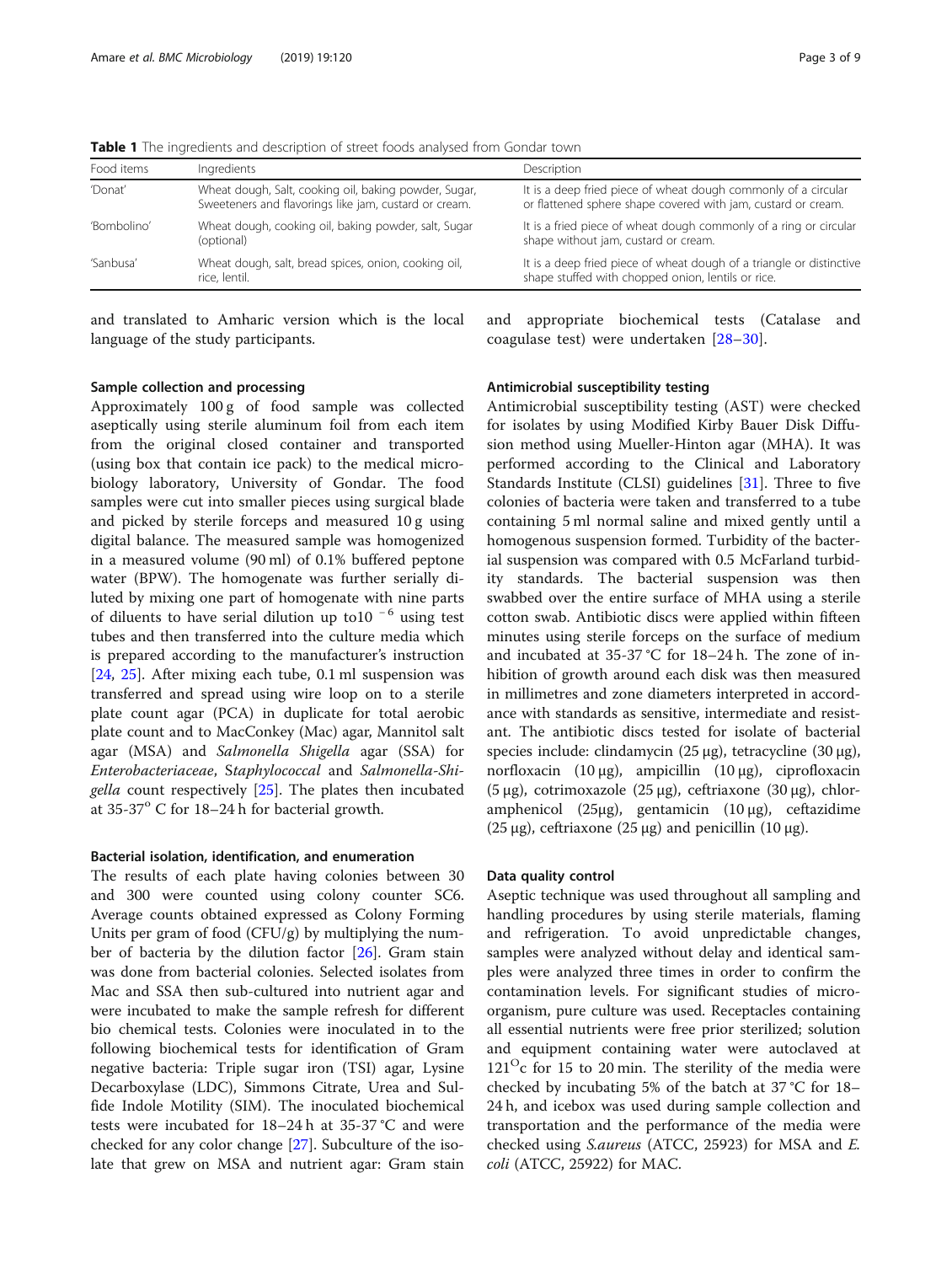## Operational definitions

#### Street food

A ready-to-eat food sold by vendor in a street or other public place, such as at a market.

#### Ready to eat foods

Foods that are eaten directly without further preparation.

## Street food vendors

Persons who offer food for sale on the street to the public without having a permanently built structure but with a temporary structure or mobile facility.

## Data analysis and interpretation

Data were cleaned manually, entered and analyzed by using SPSS version 20.0. Descriptive statistics was used for analysis and the results were interpreted. Number of colonies equal to10 per gram of staphylococcus species were considered potentially hazardous as consumption foods with this level of contamination may result in food borne illness. Ready-to-eat foods should be free from Salmonella and shigella species as consumption of food containing this pathogen may result in food borne illness [[32\]](#page-8-0).

## Results

## Socio demographic characteristics of the study participant

Of the 24 street food vendors recruited in this study, majority (75%) were females. Ten (41.7%) of the vendors were below the age of 25 years, 11 (45.8%) were 26–35 years and 3 (12.5%) were above age of 36 years. Thirteen (54.2%) were primary school completed, 9 (37.5%) secondary school and 2 (8.3%) were college and above.

## Hygienic practice of the study participant

In this study, half of the vendors 12(50%) had no frequent hand washing habit with soap and water during the preparation, collecting and displaying of food. Only 5 (20.8%) of the vendors covered their hair while preparing food and 11 (45.8%) had a frequent nail cutting. In relation to food preparation rooms, 10(41.7%) of the study participants had a separate room for food preparation but the rest were prepared and vended foods in the open space. Eighteen (75%) vendors used cleaned pipe water for food preparation and material cleaning but 6 (25%) were no a clean piped water. With regard to food displaying place we observed that 17(70.8%) displaying sites were clean while the rest were not clean and were exposed to direct sunlight and dust as well as the service was given carelessly with bare hands.

Regarding previous history of food borne illness, even thought the majority 19(79.2%) of the study participants had no training about food safety, few of them 10 (41.7%) reported a history of food borne illness (Table [2\)](#page-4-0).

## Bacterial profile and isolated species in selected foods

A total of 72 street vended food samples were analyzed for the presence of bacterial pathogens. The study revealed 44/72 (61.1%) of the food samples had bacterial contamination. The total mean aerobic bacterial count (ABC) was  $6.64 \times 10^4$  CFU/g which is varied from  $1 \times$  $10^4 - 1.86 \times 10^5$  CFU/g. The total mean *Enterobacteria*ceae count (MEC) was  $5.55X10<sup>4</sup>$  CFU/g in which the value ranged from  $1.65 \times 10^2 - 1.79 \times 10^5$  CFU/g and the total mean Staphylococcal count (MSC) was 5.96X10<sup>4</sup> CFU/g which varied from  $1.25 \times 10^4$ -2  $\times 10^5$  CFU/g (Table [3\)](#page-5-0).

From 44 contaminated food samples 63 isolates were identified. S. aureus was the most frequent isolate 34 (53.96%) followed by E.coli 15(23.8%), Enterobacter species 10(15.87%) and Citrobacter species 4(6.3%).The study revealed that 19 of the samples contained two organisms. The highest numbers of bacterial isolates were isolated from sanbusa (25/63) and donat (22/63) while the minimum value was seen in bombolino (10/63) and bread (6/63). In this study, Salmonella and Shigella were not isolated (Table [4\)](#page-5-0).

## Antibiotic susceptibility pattern

In our study, we have tested isolated bacterial species for their sensitivity pattern against the commonly prescribed antibiotics according to the CLSI guideline. Antibiotic susceptibility of S.aureus was tested against 8 commonly prescribed and available antibiotics (tetracycline, ciprofloxacin, trimethoprim-sulfamethoxazole, clindamycin, chloroampinicol gentamycin, and penicillin) using agar disc diffusion method. The results shown that the susceptibility of S.aureus isolates was higher to clindamycin (88.23%) followed by tetracycline, gentamycin, ciprofloxacin chloroamphenicol, and trimethoprim-sulfa methoxazole with 85.3, 85.3, 79.4, 79.4, and 61.7% sensitivity respectively. S. aureus isolate showed higher resistance to penicillin (73.53%).

In the case of E.coli isolates the results shown that the susceptibility was higher for gentamycin (93.33%) followed by ceftriaxone and chloroampinicol each with 86.67% sensitivity. The highest percentage of resistance was recorded against ampicillin (86.67%) and ceftazidime (60%). Enterobacter species had higher sensitivity for gentamycin (90%), ceftriaxone, ciprofloxacin, and tetracycline each with 80% sensitivity but ampicillin (70%) and ceftazidime (70%) showed higher resistance. In the case of citrobacter species 100% was observed on ceftriaxone, tetracyclin and gentamycin but ampicillin (75%) showed higher resistance. In general ciprofloxacin, tetracycline and gentamicin were found to be the most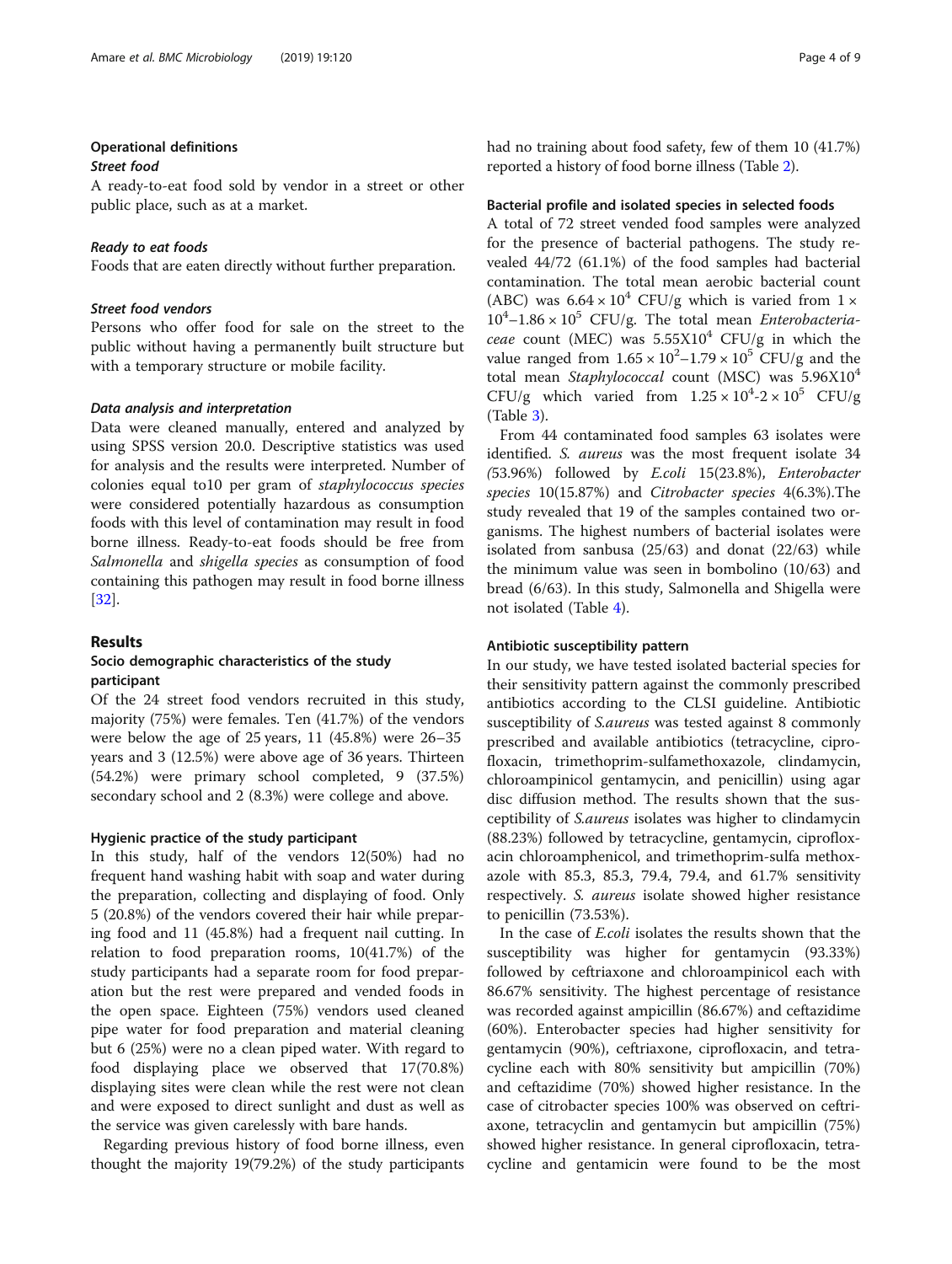| Hygienic condition                   | Response  | Frequency | Percent (%) |
|--------------------------------------|-----------|-----------|-------------|
| Hand washing practice                | Yes       | 12        | 50.0        |
|                                      | No        | 12        | 50.0        |
| Use of hair cover                    | Yes       | 5         | 20.8        |
|                                      | No.       | 19        | 79.2        |
| Practice of nail cutting             | Yes       | 11        | 45.8        |
|                                      | No        | 13        | 54.2        |
| Separate closing during cooking      | Yes       | 12        | 50          |
|                                      | No.       | 12        | 50          |
| Separate kitchen availability        | Yes       | 10        | 41.7        |
|                                      | No        | 14        | 58.3        |
| Reservation for food utensils safety | Yes       | 19        | 79          |
|                                      | No.       | 5         | 21          |
| Use of clean water                   | Yes       | 18        | 75          |
|                                      | No        | 6         | 25          |
| Selling site cleanness               | Yes       | 17        | 70.8        |
|                                      | No        | 7         | 29.2        |
| No contact of hand with food         | Yes       | 13        | 54.2        |
| during vending                       | No        | 11        | 45.8        |
| Safety of food from dust, sun        | Yes       | 10        | 41.7        |
| and winds                            | No        | 14        | 58.3        |
| Safety of food transportation        | Yes       | 16        | 66.7        |
|                                      | No        | 8         | 33.3        |
| Training on food safety              | Yes       | 5         | 20.8        |
|                                      | <b>No</b> | 19        | 79.2        |
| History of food borne diseases       | Yes       | 10        | 41.7        |
|                                      | No        | 14        | 58.3        |
| Information on food born diseases    | Yes       | 10        | 41.7        |
|                                      | No.       | 14        | 58.3        |
| Availability of toilet               | Yes       | 22        | 91.7        |
|                                      | No        | 2         | 8.3         |
| Presence of safe water pipe          | Yes       | 23        | 95.2        |
|                                      | <b>No</b> | 1         | 4.8         |
| Presence of waste pit                | Yes       | 14        | 58.3        |
|                                      | No        | 10        | 41.7        |

<span id="page-4-0"></span>Table 2 Hygienic condition of street food vendors in Gondar town, from January–May 2017

effective antimicrobials against all isolates. Clindamycin was also more effective against S.aureus isolate.

Ampicillin and ceftazidime against enterobactereacea and penicillin against *S. aureus* isolate were not effective as shown in (Table [5](#page-6-0)).

## **Discussion**

Street food vending has become an important public health issue owing to the potential to cause food borne diseases. Vendors who lack an adequate understanding

of the basic food safety issues mostly display foods sold on the streets [[33](#page-8-0)]. This study showed that majority (75%) of the vendors was young females. The finding is in line with other studies carried out in Ethiopia and elsewhere; Gondar, Addis Ababa, Jigjiga, and Sudan (95, 80, 78.8 and72%) respectively [\[34](#page-8-0)–[37\]](#page-8-0) and in contrast to a study conducted in Pune, India which is 97.33% of the food vendors were male [\[38](#page-8-0)]. In this study all the vendors were literate in contrast to the majority (66.7%) of the vendors in Jigjiga who were illiterate [\[39\]](#page-8-0) while 42% were illiterates in Khartoum, North Sudan [[37](#page-8-0)]. In this study the majority (58.3%) of the food vendors had no information on food borne diseases in contrast to a previous study conducted in Gondar where 57.5% of the food vendors had knowledge on food borne disease [[36](#page-8-0)].

From the present study it has been found that 45.8%% of the food vendors handled foods with bare hands which is similar to a study conducted in Jigjiga (47.62%) [[39\]](#page-8-0). About 79.2% of the food vendors had no hair covering in contrast to a study from Jigjiga (30.3%) [\[39](#page-8-0)]. The majority (75%) of the food vendors used clean water for washing their utensils which is similar to a study conducted in Jigjiga (60.6%) [\[39](#page-8-0)]. The majority 19(79.2%) of the study participants had no training in food safety which is similar to a study in the Cameroon where97% of the respondents had not received any training on food safety [[40\]](#page-8-0).

In this study the presence of confirmed bacterial pathogens is lower (61.1%) when compared to the previous studies conducted in Gondar (64.3 and 82.8%) [\[36](#page-8-0), [41](#page-8-0)] and Jigjiga (72%) [\[39\]](#page-8-0). This may be due to the street food vendors improving their hygiene.

The MABC (6.64X10<sup>4</sup> CFU/g) was found to be a little bit different when compared with previous study carried out in Gondar  $(4.25 \times 10^4 \text{ CFU/g})$  [[41](#page-8-0)]. The bacterial load may be varied from place to place due to many factors which includes environmental condition which is favorable for bacterial proliferation and mainly issue of hygienic measurements to avoid post-contamination of food.

In this study, S. aureus, E.coli, Enterobacter and Ctirobacter species were detected from the four food items. Similar results were reported from the study that was conducted in Harare Zimbabwe, Nairobi Kenya, and Gondar [[36,](#page-8-0) [42,](#page-8-0) [43\]](#page-8-0). In our study S. aureus were detected in 47.22% and E.coli in 20.83% of the food samples. These results are lower than results conducted in Zimbabwe and Gondar, Ethiopia in which 85.5 and 53.7% of the food samples were contaminated by S. aureus and 53 and 46.3% of the food samples were contaminated by  $E.$  coli  $[36, 42]$  $[36, 42]$  $[36, 42]$  $[36, 42]$  respectively. This indicates that S. aureus is the most predominant bacteria in selected food items followed by E. coli. It is known that E. coli and S. aureus are the most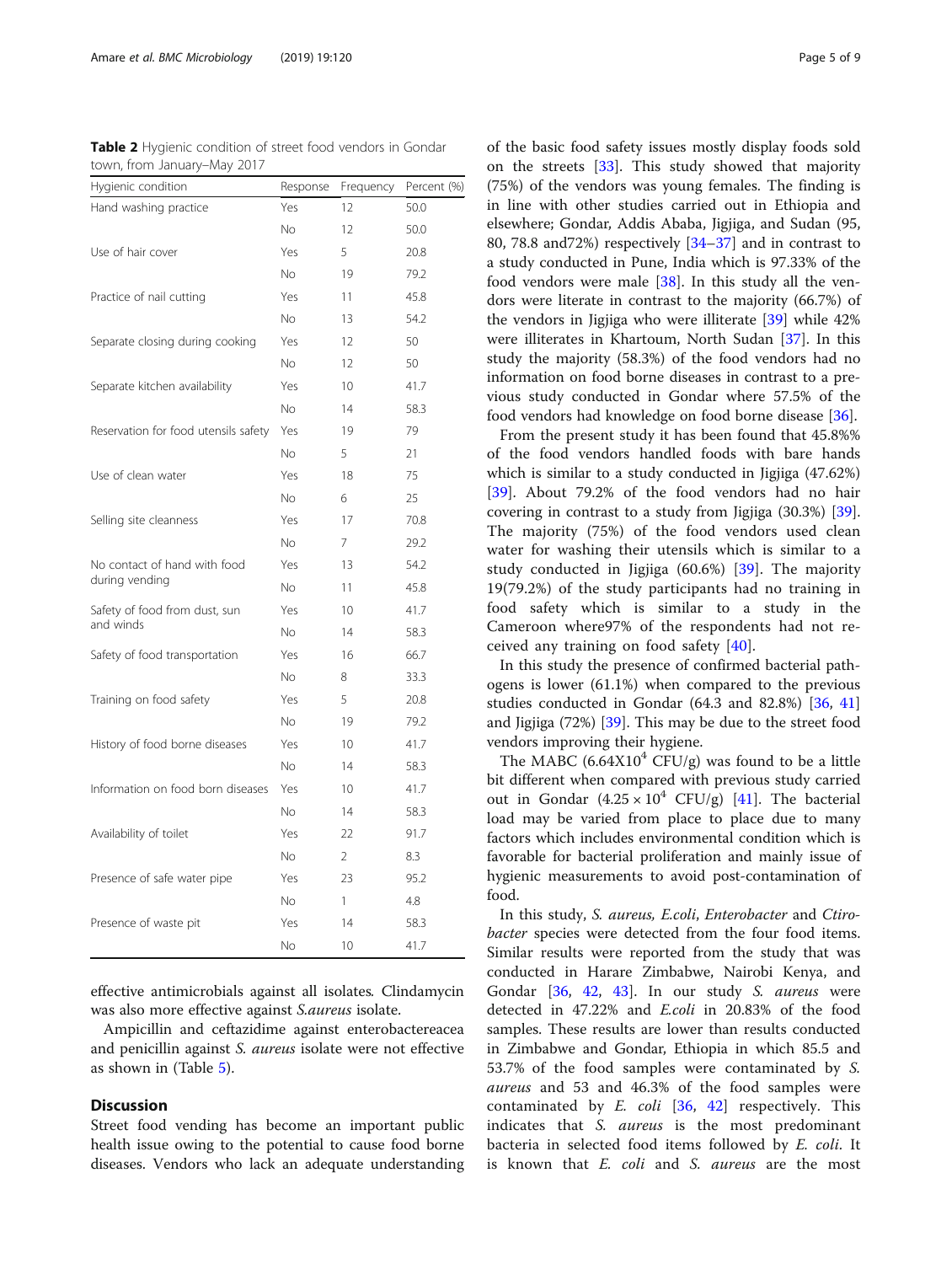| Food item                     | Aerobic Bacterial Count |                      |                              | Enterobacteriacae count |                      |                              | Staphylococcal Count |                      |                      |
|-------------------------------|-------------------------|----------------------|------------------------------|-------------------------|----------------------|------------------------------|----------------------|----------------------|----------------------|
|                               | <b>Min</b>              | Max                  | Average                      | Min                     | Max                  | Average                      | Min                  | Max                  | Average              |
| Sanbusa                       | $1\times10^4$           | $1.86 \times 10^{5}$ | $6.45 \times 10^{4}$         | $1.65 \times 10^{2}$    | $1.25 \times 10^{5}$ | $229 \times 10^{4}$          | $1.25 \times 10^{4}$ | $2 \times 10^5$      | $4.43 \times 10^{4}$ |
| Donat                         | $1.2 \times 10^{4}$     | $1.78 \times 10^{5}$ | $5.55 \times 10^4$           | $17 \times 10^3$        | $1.97 \times 10^{4}$ | $1.46 \times 10^{4}$         | $1.36 \times 10^4$   | $1.93 \times 10^{5}$ | $7.62 \times 10^{4}$ |
| Bombolino                     | $1.2 \times 10^{4}$     | $1.82 \times 10^{5}$ | $6.42 \times 10^{4}$         | $12 \times 10^4$        | $1.49 \times 10^{5}$ | $3.64 \times 10^{4}$         | $1.4 \times 10^{4}$  | $1.65 \times 10^{5}$ | $5.25 \times 10^{4}$ |
| Bread                         | $1.8 \times 10^{4}$     | $1.37 \times 10^{5}$ | $5.78 \times 10^{4}$         | $179 \times 10^{5}$     | $179 \times 10^{5}$  | $179 \times 10^{5}$          | $1.5 \times 10^{4}$  | $2 \times 10^5$      | $6.2 \times 10^{4}$  |
| Total MABC = $6.64\times10^4$ |                         |                      | Total MEC = $5.55\times10^4$ |                         |                      | Total MSC = $5.96\times10^4$ |                      |                      |                      |

<span id="page-5-0"></span>Table 3 Mean bacterial count from food Samples in Gondar Town from January 2017 to May 2017

MABC Mean Aerobic Bacterial Count, MEC Mean Enterobacteriacae count, MSC Mean Staphylococcal Count

common pathogens found on hands [[41,](#page-8-0) [44\]](#page-8-0). The hands of the food handlers are the most important vehicle for the transfer of organisms from feces, nose and skin to the food [[33\]](#page-8-0). As a result the food, food related materials, skin, clothes, displaying sites and other materials which are related with poor hygienic condition can be contaminated. Food handler may be cause contamination by poor food handling practices contributing to cross contamination or by being carriers. Besides, some of the foods are left in the pans in which they cooked, until sold or reheated, which can result in longer holding time, hence creating favorable conditions for the growth of E.coli and S. aureus [[33\]](#page-8-0). The predominance of the two bacteria in street foods is also supported by other studies conducted in Bangladesh, India and Ethiopia [\[36](#page-8-0), [45](#page-8-0), [46\]](#page-8-0).

From 34 S. aureus isolates the highest detection was observed both in sanbusa and donat [26/72(18%)]. The result indicated that the food samples were highly contaminated from the skin, mouth or nose of food handlers during handling, processing or vending because of poor food handling practices. The finding is in agreement with the previous study carried out in Gondar [[34,](#page-8-0) [41\]](#page-8-0).

The highest detection of *E.coli* was found in sanbusa 7/72 (9.7%). This could be attributed to heat processing failure or post processing contamination, fecals contamination due to poor hygienic practice of food handlers [[36,](#page-8-0) [41](#page-8-0)].

In this study Enterobacter and Citrobacter species were also isolated from different food samples. The presence of these organisms in street vended food is confirmed with many other previous studies in Nigeria, Ghana and Kenya [\[17,](#page-7-0) [43,](#page-8-0) [47,](#page-8-0) [48\]](#page-8-0).

In this study, no Salmonella species were encountered. There were other studies in Zimbabwe, Kenya and a previous study in Gondar which are in agreement with this finding  $[36, 42, 43]$  $[36, 42, 43]$  $[36, 42, 43]$  $[36, 42, 43]$  $[36, 42, 43]$  $[36, 42, 43]$ . However considering the low sample size together with the fact that enrichment media was not used for isolation, this study cannot prove that street food are free from Salmonella species rather it indicates that the prevalence of Salmonella in street food may be very low. Other various studies in Bahir dar, Congo, Jigjiga and Hawassa show the presence of Salmonella species [\[7](#page-7-0), [17,](#page-7-0) [39,](#page-8-0) [49\]](#page-8-0).

From the analyzed food items, bread was the least contaminated food with bacteria. This may be related to the low moisture content  $[50]$  $[50]$  $[50]$  and the way of handling

|              |           | Isolates        |                |                      | Total no.           | No organism | Total no of    |               |
|--------------|-----------|-----------------|----------------|----------------------|---------------------|-------------|----------------|---------------|
|              |           | <i>S.aureus</i> | E.coli         | Enterobacter species | Citrobacter species | of Isolates | (NO)           | isolates + NO |
| Food items   | Sanbusa   | 13              | 7              | $\overline{4}$       |                     | 25          | $\overline{2}$ | 27            |
|              | Donat     | 13              | $\overline{4}$ | 3                    | 2                   | 22          | $\overline{4}$ | 26            |
|              | Bombolino | $\overline{4}$  | 3              | 3                    | $\mathbf{0}$        | 10          | 9              | 19            |
|              | Bread     | $\overline{4}$  |                | 0                    |                     | 6           | 13             | 19            |
| Total n(%)   |           | 34(37.4)        | 15(16.5)       | 10(11)               | 4(4.4)              | 63(69.2)    | 28(30.8)       | 91(100)       |
| Sample areas | Bilko     | $\overline{4}$  | 3              | $\overline{2}$       | $\mathbf{0}$        | 9           | 6              | 15            |
|              | Piazza    | 7               | 3              |                      |                     | 12          | $\overline{4}$ | 16            |
|              | Arada     | 8               | 3              |                      |                     | 13          | $\overline{4}$ | 17            |
|              | Hospital  | $\overline{4}$  |                | 2                    |                     | 5           | 5              | 13            |
|              | College   | 6               | $\overline{4}$ | 3                    |                     | 14          | 3              | 17            |
|              | Azezo     | 5               |                |                      | $\mathbf{0}$        | 7           | 6              | 13            |
| Total n(%)   |           | 34(37.4)        | 15(16.5)       | 10(11)               | 4(4.4)              | 63(69.2)    | 28(30.8)       | 91(100)       |

Table 4 Distribution of bacterial isolates from food Samples in different areas in Gondar Town, January–May 2017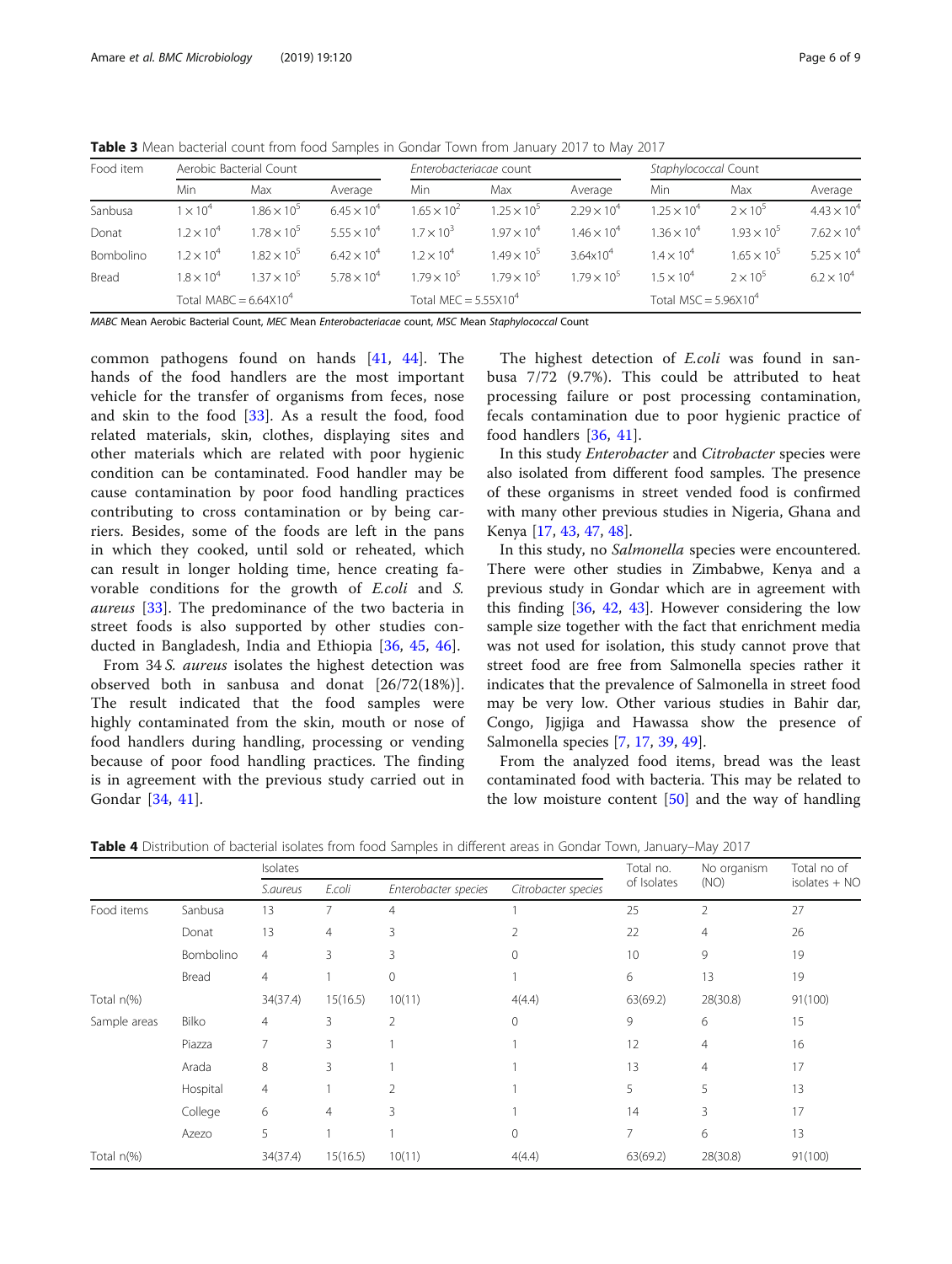<span id="page-6-0"></span>Table 5 Antibiotic susceptibility patterns of bacterial isolates from food sample in Gondar town, January–May 2017

| Antibiotic susceptibility patterns of isolates |           | Isolates                 |                   |                          |                   |  |  |
|------------------------------------------------|-----------|--------------------------|-------------------|--------------------------|-------------------|--|--|
|                                                |           | S. aureus n (%)          | E.coli n (%)      | Enterobacter n (%)       | Citrobacter n (%) |  |  |
| Ampicillin                                     | S         | $\overline{\phantom{0}}$ | 2(13.33)          | 3(30)                    | 1(25)             |  |  |
|                                                | ${\sf R}$ | -                        | 13(86.67)         | 7(70)                    | 3(75)             |  |  |
| Chloramphenicol                                | S         | 27(79.4)                 | 13(86.67)         | 5(50)                    | 2(50)             |  |  |
|                                                | R         | 7(20.6)                  | 2(13.33)          | 5(50)                    | 2(50)             |  |  |
| Ciprofloxacin                                  | S         | 27(79.4)                 | 11(73.33)         | 8(80)                    | 3(75)             |  |  |
|                                                | R         | 7(20.6)                  | 4(26.67)          | 2(20)                    | 1(25)             |  |  |
| Ceftazidime                                    | S         | $\overline{\phantom{0}}$ | 6(40)             | 3(30)                    | 2(50)             |  |  |
|                                                | R         | $\qquad \qquad -$        | 9(60)             | 7(70)                    | 2(50)             |  |  |
| Tetracycline                                   | S         | 29(85.3)                 | 12(80)            | 8(80)                    | 4(100)            |  |  |
|                                                | R         | 5(14.7)                  | 3(20)             | 2(20)                    | 0                 |  |  |
| Ceftriaxone                                    | S         | $\qquad \qquad -$        | 13(86.67)         | 8(80)                    | 4(100)            |  |  |
|                                                | R         | $\overline{\phantom{0}}$ | 2(13.33)          | 2(20)                    | 0                 |  |  |
| Penicillin                                     | S         | 9(26.5)                  | -                 | -                        |                   |  |  |
|                                                | R         | 25(73.5)                 | $\qquad \qquad -$ | -                        |                   |  |  |
| Norfloxacin                                    | S         | -                        | 7(46.67)          | 6(60)                    | 2(50)             |  |  |
|                                                | R         | $\overline{\phantom{0}}$ | 8(53.33)          | 4(40)                    | 2(50)             |  |  |
| Gentamycin                                     | S         | 29(85.3)                 | 14(93.33)         | 9(90)                    | 4(100)            |  |  |
|                                                | R         | 5(14.7)                  | 1(6.67)           | 1(10)                    | 0                 |  |  |
| Clindamycin                                    | S         | 30(88.2)                 | -                 | $\overline{\phantom{0}}$ |                   |  |  |
|                                                | R         | 4(11.76)                 | -                 | -                        |                   |  |  |
| Trimethoprim-sulfamethoxazole                  | S         | 21(61.8)                 | 9(60)             | 6(60)                    | 3(75)             |  |  |
|                                                | R         | 13(38.2)                 | 6(40)             | 4(40)                    | 1(25)             |  |  |

S Sensitive, R Resistance

and displaying these foods. We observed that they were covered their hands with plastic sheets as well as using long sticks without hand contact, during food storage and serving to customers.

The emergence and re-emergence of antibioticresistant food borne bacteria in recent times calls for concerted efforts, especially in developing countries. Children and immune-compromised individuals suffer most from these pathogens [\[51](#page-8-0)]. Only Citrobacter species showed 100% sensitivity to gentamicin, ceftriaxone and tetracycline. S. aureus showed highest resistance against penicillin (73.53%). E.coli, Enterobacter and Citrobacters species are resistant to ampicillin (86.67, 70 and 75%) respectively which is comparable with a study conducted in Hawassa (100, 60 and 89% resistance) [\[17](#page-7-0)]. Gentamicin (93.33%) was very effective against E. coli which is comparable to the findings conducted in Bahir dar [\[7\]](#page-7-0). In a study conducted in Hawassa [\[17](#page-7-0)] ciprofloxacin was 100% sensitive for E. coli and chloramphenicol show highly resistance, but the E coli in this study 73.33% were sensitive to ciprofloxacin and 86.67% to chloramphenicol.

## Limitations of the study

Although this study addresses important things, it is not free from any limitation. Association of risk factors was not done since our main concern was identifying the isolate and doing antimicrobial susceptibility testing. Antimicrobial susceptibility patterns of S.aureus using Cefoxitin was not undertaken because of inaccessibility of the appropriate disc and vancomycin susceptibility was not tested as it requires minimum inhibitory concentration but we use a disc diffusion method for all antibiotics. This study also did not address other food borne pathogens due to not using enrichment and other selective media for isolation.

## Conclusion

The results of this study showed that, majority of the street-vended food items in Gondar town were contaminated with one or more different pathogenic bacteria. The presence of these bacteria in foods could lead to potential health problems for consumers at individual and community level as well. Clindamycin, gentamycin, tetracycline, chloramphenicol and ciprofloxacin were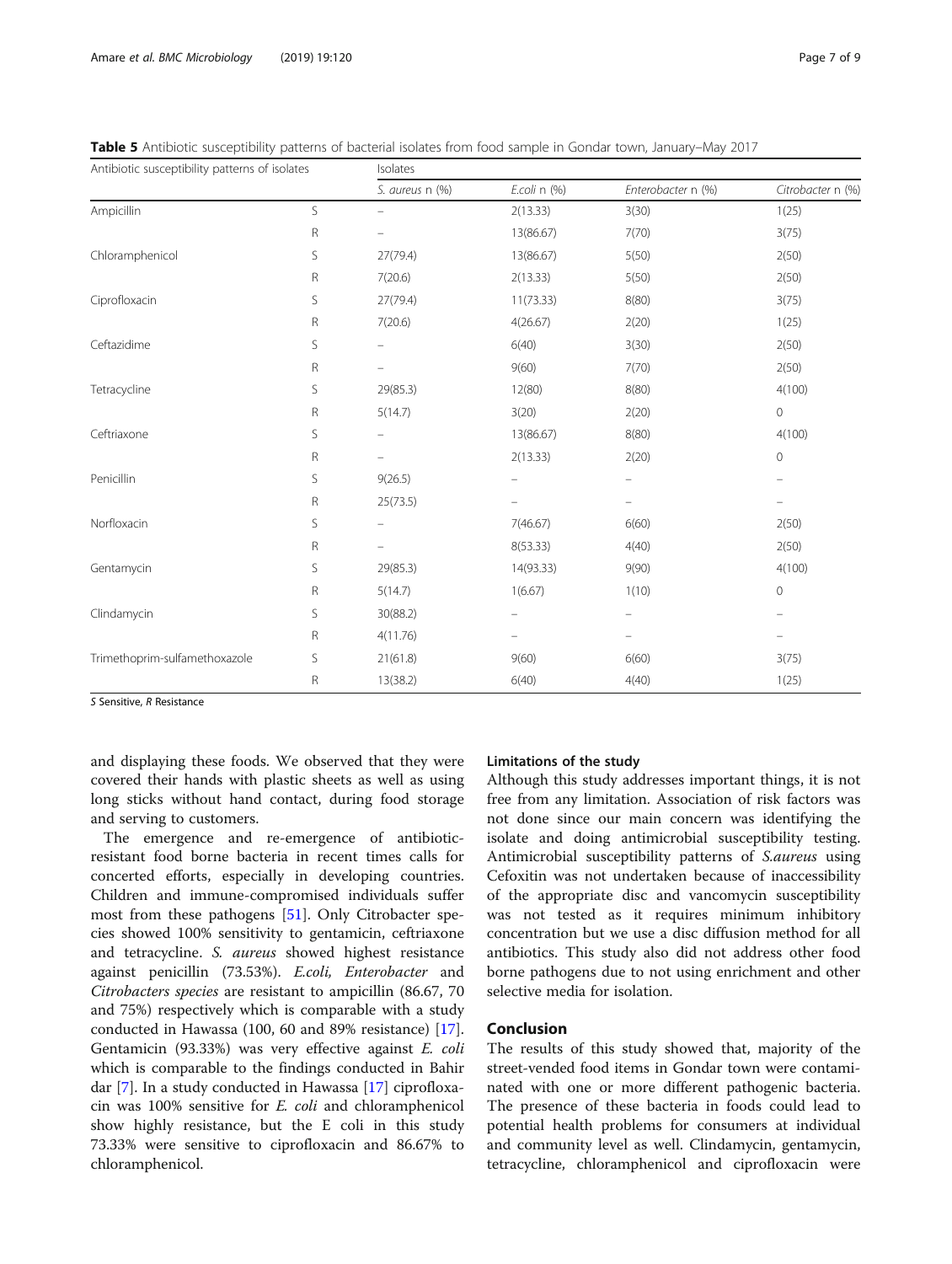<span id="page-7-0"></span>found to be the most effective antimicrobials against S. aureus isolates, while penicillin was not effective. Gentamycin, ceftriaxone, chloroamphenicol, tetracycline and ciprofloxacin were found to be the most effective antimicrobials against E.coli, Enterobacter and Citrobacter species, whereas ceftazidime and ampicillin were noteffective against these isolates.

Therefore, there is a requirement for more effective health education and food handling training for street food handlers in Gondar.

#### Abbreviations

ABC: Aerobic bacterial count; AST: Antimicrobial susceptibility testing; ATCC: American type cell culture; BPW: Buffered peptone water; CFU: Colony Forming Unit; CLSI: Clinical and Laboratory Standards Institute; LDC: Lysine Decarboxylase; MABC: Mean aerobic bacterial count; Mac: MacConkey; MEC: Mean enterobactericeae count; MHA: Miller Hinton Agar; MSA: Manitol Salt Agar; MSC: Mean staphylococal count; PCA: Plate count agar; SIM: Sulfide indole motility; SPSS: Statistical package for social sciences; SSA: Salmonella Shigella Agar; TSI: Tripple sugar iron; WHO: World Health Organization

#### Acknowledgements

The authors are pleased to acknowledge the study participants who accepted to participate in this study as well as Department of Medical Microbiology head for their support by giving different materials and Medical Microbiology laboratory assistant for their technical support.

#### Authors' contributions

AA, TW, BA and MA collected the data and wrote the document. AG performed statistical analysis, wrote the manuscript and coordinate the study.MD gave valuable ideas of the manuscript and revised the manuscript. All authors read and approved the final version of the manuscript.

#### Funding

Not applicable.

#### Availability of data and materials

The datasets used and/or analysed during the current study available from the corresponding author on reasonable request.

#### Ethics approval and consent to participate

This study protocol was approved by the ethical review committee of the School of Biomedical and Laboratory Sciences, College of Medicine and Health Sciences, University of Gondar. The written consent was taken from all study participants after explaining the objective of the study.

#### Consent for publication

Not applicable.

#### Competing interests

The authors declare that they have no competing interests.

#### Author details

<sup>1</sup>Department of Medical Microbiology, University of Gondar, College of Medicine and Health Sciences School of Biomedical and Laboratory Sciences, Gondar, Ethiopia. <sup>2</sup>University of Gondar, College of Medicine and Health Sciences School of Biomedical and Laboratory Sciences, Comprehensive Specialized Hospital Laboratory, Gondar, Ethiopia.

## Received: 4 September 2018 Accepted: 2 June 2019 Published online: 07 June 2019

#### References

- 1. FAO. Food and Agricultural Organisation. Street foods: A summary of FAO studies and other activities related to street foods. Rome: FAO; 1989.
- 2. Cress-Williams L. Food micro-enterprises for food security in an urban slum community in East London: development of an awareness-creating programme. Stellenbosch: Stellenbosch University; 2001.
- 4. Al Mamun M, Rahman SMM, Turin TC. Microbiological quality of selected street food items vended by school-based street food vendors in Dhaka, Bangladesh. Int J Food Microbiol. 2013;166(3):413–8.
- 5. Ram P, Naheed A, Brooks W, Hossain M, Mintz E, Breiman R, et al. Risk factors for typhoid fever in a slum in Dhaka, Bangladesh. Epidemiol Infect. 2007;135(3):458–65.
- 6. Saha SK, Saha S, Shakur S, Hanif M, Habib MA, Datta SK, et al. Communitybased cross-sectional seroprevalence study of hepatitis a in Bangladesh. World Journal of: WJG. 2009;15(39):4932.
- 7. Kibret M, Tadesse M. The bacteriological safety and antimicrobial susceptibility of bacteria isolated from street-vended white lupin (Lupinus albus) in Bahir Dar, Ethiopia. Ethiopian J Health Sci. 2013;23(1):19–26.
- 8. WHO (2017). WHO report: food safety. 31 October 2017. Available at <http://www.who.int/news-room/fact-sheets/detail/food-safety>. Accessed 23 July 2018.
- 9. Schlundt J. New directions in foodborne disease prevention. Int J Food Microbiol. 2002;78(1–2):3–17.
- 10. WHO (2001). WHO report Global surveillance of food borne disease: Developing a strategy and its interaction with risk analysis. Available at: [http://whqlibdoc.who.int/hq/2002/WHO\\_CDS\\_CSR\\_EPH\\_2002.21.pdf?ua=1](http://whqlibdoc.who.int/hq/2002/WHO_CDS_CSR_EPH_2002.21.pdf?ua=1). Accessed 24 July 2018.
- 11. du Toit L, Venter I. Food practices associated with increased risk of bacterial food-borne disease of female students in self-catering residences at the Cape Peninsula University of Technology. Journal of Consumer Sciences. 2005; 33(1).
- 12. Organization WH. Essential safety requirements for street-vended foods. Geneva: World Health Organization; 1996.
- 13. Tambekar D, Jaiswal V, Dhanorkar D, Gulhane P, Dudhane M. Microbial quality and safety of street vended fruit juices: a case study of Amravati city. Internet J Food Saf. 2009;10(7):72–6.
- 14. Guchi B, Ashenafi M. Microbial load, prevalence and antibiograms of Salmonella and Shigella in lettuce and green peppers. Ethiopian journal of health sciences. 2010; 20(1).
- 15. Tassew H, Abdissa A, Beyene G, Gebre-Selassie S. Microbial flora and food borne pathogens on minced meat and their susceptibility to antimicrobial agents. Ethiopian journal of health sciences. 2010; 20(3).
- 16. Ghosh M, Wahi S, Kumar M, Ganguli A. Prevalence of enterotoxigenic Staphylococcus aureus and Shigella spp. in some raw street vended Indian foods. Int J 54 55 Environ Health Res. 2007;17(2):151–6.
- 17. Eromo T, Tassew H, Daka D, Kibru G. Bacteriological quality of street foods and antimicrobial resistance of isolates in Hawassa, Ethiopia. Ethiopian J Health Sci. 2016;26(6):533–42.
- 18. Chauhan N, Uniyal V, Rawat DS. Microbial profiling of street foods of different locations at Dehradun city, India. Int J Curr Microbiol App Sci. 2015;4(1):340-7.
- 19. Estrada-Garcia T, Lopez-Saucedo C, Zamarripa-Ayala B, Thompson M, Gutierrez-Cogco L, Mancera-Martinez A, et al. Prevalence of Escherichia coli and Salmonella spp. in street-vended food of open markets (tianguis) and general hygienic and trading practices in Mexico City. Epidemiol Infect. 2004;132(6):1181–4.
- 20. Muleta D, Ashenafi M. Salmonella, Shigella and growth potential of other food-borne pathogens in Ethiopian street vended foods. East African Med J. 2001;78(11):576.
- 21. Ejeta G, Molla B, Alemayehu D, Muckle C. Salmonella serotypes isolated from minced meat beef, mutton and pork in Addis Ababa, Ethiopia. Revue de médecine vétérinaire. 2004;155(11):547–51.
- 22. King JC, Black RE, Doyle MP, Fritsche KL, Halbrook BH, Levander OA, et al. Foodborne illnesses and nutritional status: a statement from an American Society for Nutritional Sciences Working Group. J Nutr. 2000;130(10):2613–7.
- 23. Kumie A, Zeru K. Sanitary conditions of food establishments in Mekelle town, Tigray, North Ethiopia. Ethiop J Health Dev. 2007;21(1):3–11.
- 24. D. R. Practical food microbiology: 2003 (3rd edition).
- 25. Collee JG. Mackie & Mccartney practical medical microbiology (14Th Edition). 1996.
- 26. Brown JH. Bergey's manual of determinative bacteriology. American Public Health Association; 1939.
- 27. Cheesbrough M. District laboratory practice in tropical countries: Cambridge university press; 2006.